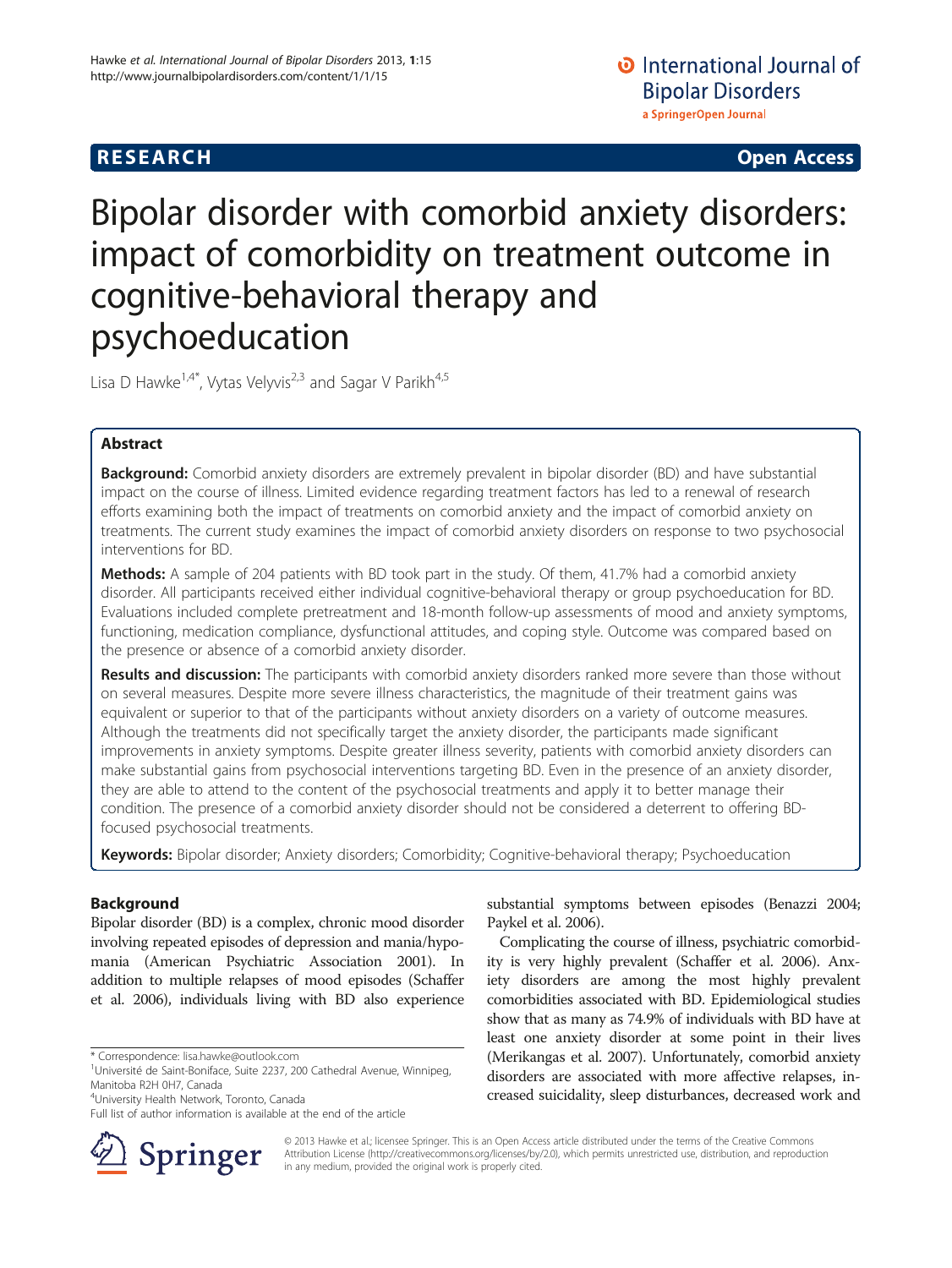social functioning, and increased barriers to effective treatment (Hawke et al. [2013;](#page-5-0) Freeman et al. [2002](#page-5-0)). Furthermore, they appear to reduce the effectiveness of mood stabilizers (Keller [2006\)](#page-5-0) and increase nonadherence to pharmacotherapy (Perlis et al. [2010](#page-5-0)), substantially complicating the pharmacological treatment approach (Schaffer et al. [2012\)](#page-5-0).

A recent review of publication trends revealed that although the characteristics of the bipolar-anxiety comorbidity set have been described in detail in the literature, there is a paucity of research examining its treatment factors (Provencher et al. [2012\)](#page-5-0). Several studies have suggested that comorbid anxiety disorders interfere with treatment response (El-Mallakh and Hollifield [2008](#page-5-0)). However, treatment research has largely consisted of small case studies and preliminary reports, with few large-scale trials. Furthermore, most research has addressed pharmacotherapy, surprisingly few examining psychosocial interventions (Provencher et al. [2012;](#page-5-0) Provencher et al. [2011a,b](#page-5-0)).

Nevertheless, the potential benefits of psychosocial interventions for comorbid anxiety have been discussed, and three main approaches described. The first is an integrated treatment approach, where anxiety-focused techniques are built into a BD-focused treatment, producing moderate results (Williams et al. [2008](#page-5-0); Dusser et al. [2009](#page-5-0)). A second approach is sequential, i.e., targeting the BD and anxiety disorder with two specific, separate interventions; pilot tests of this approach have also produced moderate results (e.g., Mueser et al. [2004\)](#page-5-0). A third approach is a compromise between the two, i.e., the modular treatment of comorbidities within a standard CBT protocol (Otto and Reilly-Harrington [2002;](#page-5-0) Thienot et al. [2013](#page-5-0)). However, no studies have been identified that test this approach.

The limited evidence regarding the impact of comorbid anxiety disorders on psychosocial treatments and, conversely, the impact of psychosocial treatments on comorbid anxiety disorders led Provencher et al. ([2012](#page-5-0); 2011a, b) to call for a renewal of research efforts examining the reciprocal relationship between comorbid anxiety and BD treatments.

Further to those recommendations, this study is a secondary analysis of data from a randomized controlled trial comparing cognitive-behavioral therapy (CBT) with psychoeducation for BD (Parikh et al. [2012](#page-5-0)). The primary findings of that study were that the two interventions have equivalent impacts on affective symptoms and relapses. This study reanalyzes the data to determine the impact of comorbid anxiety disorders on treatment response.

# Methods

# Participants

had type I BD (BD-I, 72.1%) or type II BD (BD-II, 27.9%), confirmed with the Structured Clinical Interview for DSM-IV Axis I Disorders (SCID-I) (First et al. [2002](#page-5-0)). The inclusion criteria included having at least two episodes of significant symptoms or full episodes within the previous 3 years but no episode in the month preceding randomization. The exclusion criteria included current substance dependence, severe borderline personality disorder, antisocial personality disorder, life-threatening medical illness, acute suicidality or homicidality, or significant cognitive deficits or language problems.

# Procedure

A detailed description of the study is provided elsewhere (Parikh et al. [2012\)](#page-5-0). The participants were randomized, without regard to illness severity, to individual CBT or group psychoeducation for BD and treated on an outpatient basis. Psychoeducation consisted of six didactic 90-min sessions drawn from a published manual (Bauer and McBride [2003](#page-5-0)). The topics included illness recognition, treatment approaches, coping strategies, and the creation of personal action plans for depression and mania. CBT consisted of 20 individual 50-min sessions from a published manual (Lam et al. [1999](#page-5-0)). The content included psychoeducation on BD, a relapse action plan, and additional cognitive-behavioral strategies such as behavioral self-monitoring and cognitive restructuring. Evaluations were conducted by trained, experienced research assistants. The number of sessions attended did not differ based on the presence or absence of a comorbid anxiety disorder  $(t(202) = -0.761, p = 0.45)$ . The follow-up period was 18 months, and 160 participants provided follow-up data. The study was approved by the research ethics board of each participating medical center, i.e., the University Health Network Research Ethics Board, the Centre for Addiction and Mental Health Research Ethics Board, the Douglas Mental Health University Institute Research Ethics Board, the St. Joseph's Health Care Research Ethics Board, and the UBC Hospital Research Ethics Board. Written informed consent was obtained from all participants.

# Measures

The diagnoses were established using the SCID-I (First et al. [2002](#page-5-0)). The symptoms were assessed using the Longitudinal Interval Follow-up Evaluation scale scores for mania/hypomania, depression, and panic disorder (LIFE) (Keller et al. [1987\)](#page-5-0), the Clinician-Administered Rating Scale for Mania (CARSM) (Altman et al. [1994\)](#page-5-0), and the 21-item Hamilton Rating Scale for Depression (HAMD) (Hamilton [1967\)](#page-5-0). A specific anxiety scale was not employed in the study; however, since the HAMD contains four items measuring anxiety (psychic anxiety, somatic anxiety, hypochondriasis, and obsessive-compulsive symptoms), these items

A total of 204 participants took part in the study. The average age was 40.9 years (SD =  $10.7$ ). The participants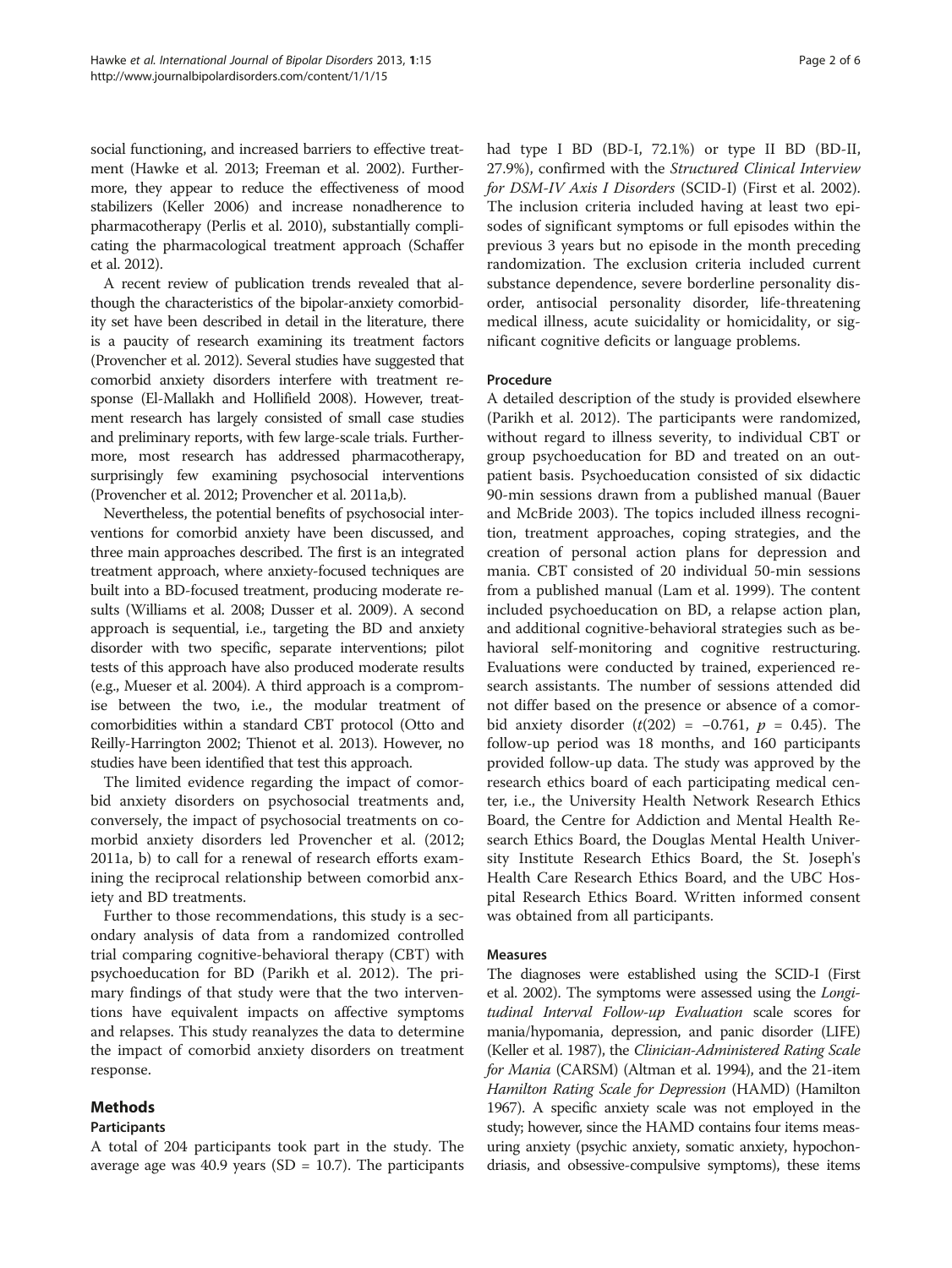were extracted on a post hoc basis to create a HAMD-Anxiety scale. The 17-item HAMD total was calculated with and without the anxiety items, for a classic HAMD-17 score and a reduced HAMD-Depression measure that explicitly excludes the anxiety component. Additional measures included the Global Assessment of Functioning (GAF) (American Psychiatric Association [2001\)](#page-5-0), the Social Adjustment Scale (SAS) (Bauer et al. [2001;](#page-5-0) Glazer et al. [1980](#page-5-0)), the Dysfunctional Attitudes Scale (DAS) (Weissman and Beck [1980\)](#page-5-0), the Coping Inventory for the Prodromes of Mania (CIPM) (Wong and Lam [1999\)](#page-5-0), and a single-item rating scale measuring medication compliance.

### Analyses

Pretreatment and posttreatment analyses were conducted to compare the participants with and without comorbid anxiety disorders. For weekly LIFE symptom scores, a mean score was calculated for the first 4 weeks and the last 4 weeks of the study to provide robust symptom measurements. The mixed linear model was employed, with an unstructured covariance matrix, to manage dropouts and missing data. The analyses were conducted using SPSS-21, with a significance criterion of 0.05.

# Results

The comorbid anxiety disorders were identified in 85 participants (41.7%). These included social phobia (36.5% of the anxiety disorder subsample), panic disorder with or without agoraphobia (31.8%), agoraphobia without panic disorder (4.7%), specific phobia (11.8%), obsessive-compulsive disorder (11.8%), posttraumatic stress disorder (10.6%), generalized anxiety disorder (10.6%), and anxiety disorder not otherwise specified  $(2.4%)<sup>a</sup>$ . There was no significant difference in age  $(t(202) = 0.018, p = 0.99)$ , sex  $(\chi^2(1) = 2.814, p = 0.09)$ , marital status  $(\chi^2(2) = 2.975, p = 0.23)$ , and primary diagnosis (BD-I vs. BD-II;  $\chi^2(1) = 1.058$ ,  $p = 0.30$ ) based on the presence of a comorbid anxiety disorder.

The treatment impact on mood and anxiety symptoms based on the presence of a comorbid anxiety disorder is presented in Table 1. Significant time effects show that over 18 months, the participants improved significantly in depressive, manic/hypomanic, and anxiety symptoms, with a nonsignificant trend toward improvement on the LIFE-Panic scale. Significant anxiety disorder effects show that the participants with comorbid anxiety disorders ranked significantly more severely on HAMD-Depression and both measures of anxiety symptoms.

Significant anxiety disorder  $\times$  time interactions are apparent on LIFE-Depression and both measures of anxiety, demonstrating that participants with anxiety disorders make greater gains in anxiety and depressive symptoms than those without. However, the absence of interaction for manic/hypomanic symptoms shows equivalent gains irrespective of the presence of a comorbid anxiety disorder.

The treatment impact on secondary outcome measures is presented in Table [2](#page-3-0). Significant time effects show improvements on measures of global functioning, social functioning, medication compliance, dysfunctional attitudes, and coping style. The significant main effects for the presence of an anxiety disorder confirm that the anxiety disorder group fares worse in a number of areas. However, the absence of an anxiety disorder  $\times$  time interaction on any secondary outcome measure shows

Table 1 Treatment impact on mood and anxiety symptoms based on anxiety disorder comorbidity

|                 | No anxiety disorder |             | Comorbid anxiety<br>disorder |             | <b>Time effect</b> |         | Anxiety disorder<br>effect |         | Time $\times$ anxiety disorder<br>interaction |       |
|-----------------|---------------------|-------------|------------------------------|-------------|--------------------|---------|----------------------------|---------|-----------------------------------------------|-------|
|                 | <b>Baseline</b>     | 18 months   | <b>Baseline</b>              | 18 months   |                    |         |                            |         |                                               |       |
|                 | M(SD)               | M(SD)       | M(SD)                        | M(SD)       | F                  | p       | F                          | p       | F                                             | p     |
| Depression      |                     |             |                              |             |                    |         |                            |         |                                               |       |
| LIFE-Depression | 2.28(1.43)          | 1.94 (1.23) | 2.84(1.55)                   | 1.94 (1.35) | 20.16              | < 0.001 | 2.66                       | 0.11    | 4.36                                          | 0.04  |
| HAMD-17         | 5.82 (4.38)         | 4.18 (4.88) | 8.39(5.27)                   | 5.02(6.05)  | 19.96              | < 0.001 | 7.49                       | 0.01    | 2.35                                          | 0.13  |
| HAMD-Depression | 4.97 (3.69)         | 3.30 (3.80) | 6.54(4.29)                   | 3.83 (5.04) | 22.54              | < 0.001 | 4.34                       | 0.04    | 1.21                                          | 0.27  |
| Mania           |                     |             |                              |             |                    |         |                            |         |                                               |       |
| LIFE-Mania      | 1.39 (0.87)         | 1.17(0.49)  | 1.41(1.01)                   | 1.15(0.46)  | 8.31               | 0.004   | 0.01                       | 0.94    | 0.06                                          | 0.81  |
| CARSM           | 1.80(2.61)          | 1.32 (3.16) | 2.35(3.71)                   | 1.19(3.19)  | 5.18               | 0.024   | 0.32                       | 0.58    | 0.91                                          | 0.34  |
| Anxiety         |                     |             |                              |             |                    |         |                            |         |                                               |       |
| LIFE-Panic      | 1.01(0.08)          | 1.02(0.12)  | 1.25(0.55)                   | 1.09(0.40)  | 3.35               | 0.07    | 16.40                      | < 0.001 | 4.08                                          | 0.047 |
| HAMD-Anxiety    | 1.02(1.40)          | 0.93(1.45)  | 2.14(1.80)                   | 1.26 (1.70) | 8.01               | 0.005   | 14.75                      | < 0.001 | 5.41                                          | 0.021 |

Significant effects are italicized. CARSM Clinician-Administered Rating Scale for Mania, HAMD-17 Hamilton Rating Scale for Depression, 17-item version, HAMD-Anxiety, Hamilton Rating Scale for Depression, four anxiety items only, HAMD-Depression Hamilton Rating Scale for Depression, excluding anxiety items, LIFE Longitudinal Interval Follow-up Examination.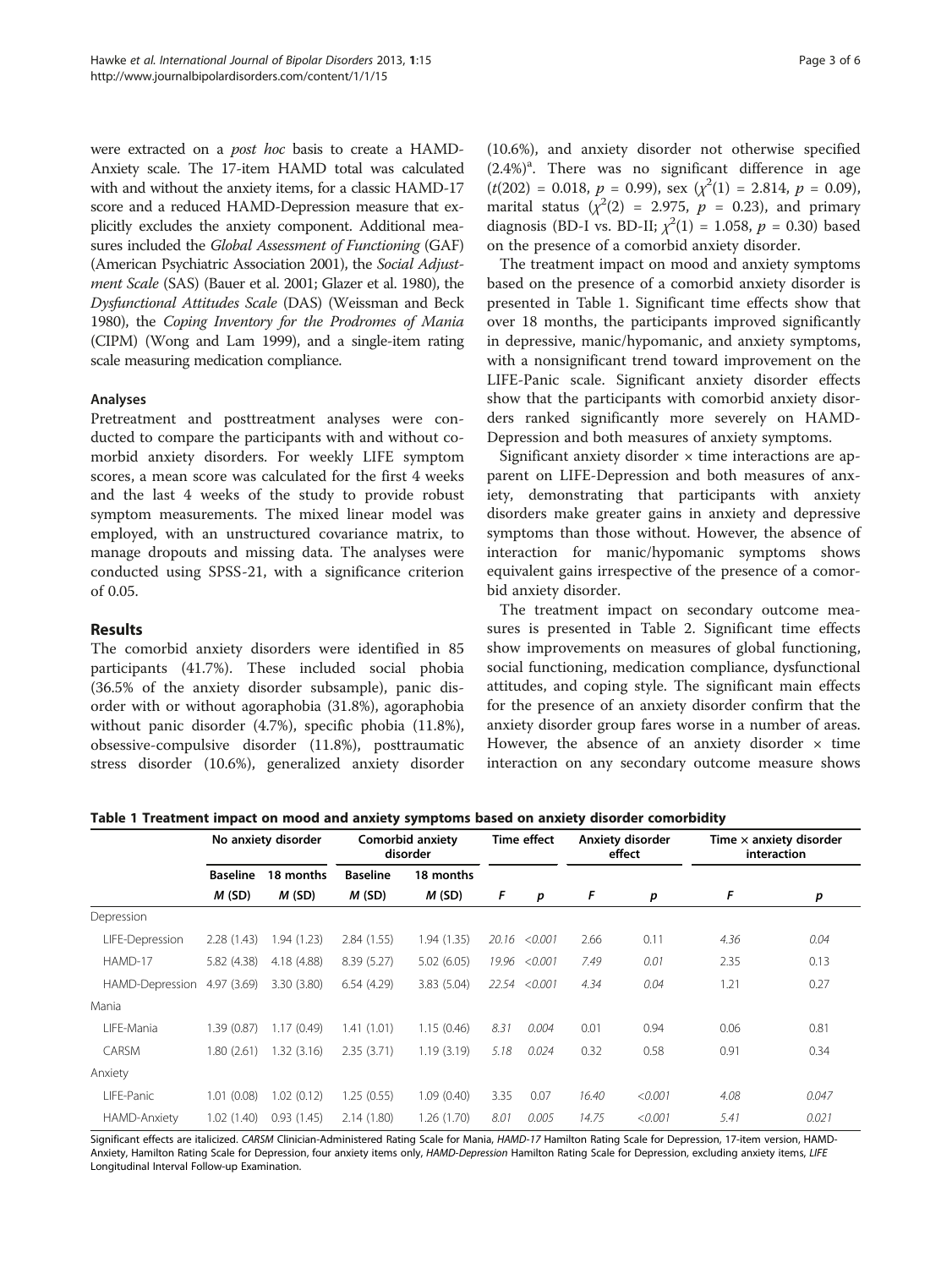|                         | No anxiety disorder |                | Comorbid anxiety disorder | Time effect    |       | Anxiety disorder<br>effect |       | Time $\times$ anxiety<br>disorder interaction |       |      |
|-------------------------|---------------------|----------------|---------------------------|----------------|-------|----------------------------|-------|-----------------------------------------------|-------|------|
|                         | <b>Baseline</b>     | 18 months      | <b>Baseline</b>           | 18 months      |       |                            |       |                                               |       |      |
|                         | M(SD)               | M(SD)          | M(SD)                     | M(SD)          | F     | p                          | F     | p                                             | F     | p    |
| <b>GAF</b>              | 67.03 (10.76)       | 72.07 (14.26)  | 61.73 (10.50)             | 69.32 (13.43)  | 25.54 | < 0.001                    | 7.42  | 0.007                                         | 0.53  | 0.47 |
| SAS-Social              | 2.36(1.16)          | 2.15(0.83)     | 2.94(1.41)                | 2.49(1.25)     | 8.05  | 0.005                      | 10.95 | 0.001                                         | 1.07  | 0.30 |
| SAS-Overall             | 2.50(0.88)          | 2.36(0.82)     | 2.82(0.81)                | 2.58(0.73)     | 5.96  | 0.016                      | 6.71  | 0.01                                          | 0.39  | 0.54 |
| Compliance              | 1.46 (0.57)         | 1.66 (0.77)    | 1.36(0.53)                | 1.51(0.87)     | 6.74  | 0.011                      | 1.74  | 0.19                                          | 0.11  | 0.74 |
| DAS                     | 130.17 (35.22)      | 113.57 (33.81) | 140.27 (38.41)            | 124.57 (34.72) | 31.09 | < 0.001                    | 4.76  | 0.03                                          | 0.003 | 0.96 |
| <b>CIPM</b>             |                     |                |                           |                |       |                            |       |                                               |       |      |
| Stimulation reduction   | 1.92(0.57)          | 2.18(0.63)     | 1.95(0.55)                | 2.25(0.57)     | 20.99 | < 0.001                    | 0.47  | 0.49                                          | 0.25  | 0.62 |
| Seek professional help  | 2.17(0.86)          | 2.28(0.73)     | 2.15(0.82)                | 2.20(0.82)     | 0.39  | 0.53                       | 0.36  | 0.55                                          | 0.06  | 0.81 |
| Problem-directed coping | 2.17(0.60)          | 2.47(0.64)     | 2.11(0.59)                | 2.44(0.52)     | 29.25 | < 0.001                    | 0.18  | 0.67                                          | 0.21  | 0.65 |
| Denial/blame            | 2.21(0.51)          | 1.98(0.50)     | 2.12(0.54)                | 1.91(0.46)     | 15.20 | 0.001                      | 1.90  | 0.17                                          | 0.02  | 0.90 |

<span id="page-3-0"></span>Table 2 Treatment impact on secondary outcome variables based on anxiety disorder comorbidity

Significant effects are italicized. CIPM Coping Inventory for the Prodromes of Mania, DAS Dysfunctional Attitude Scale, GAF Global Assessment of Functioning, SAS-Overall Social Adjustment Scale-Global Overall Functioning, SAS-Social Social Adjustment Scale-Global Social Functioning.

that the participants make equivalent treatment gains irrespective of the presence of a comorbid anxiety disorder.

For comparison of the treatment conditions, the analyses were repeated with psychoeducation vs. CBT treatment condition included as a covariate. None of the three-way time  $\times$  anxiety disorder  $\times$  treatment interaction effects approached statistical significance, suggesting that the impact of the two treatments was consistent in the presence a comorbid anxiety disorder.

Additional analyses were conducted to determine whether the effects were accounted for by differential pharmacological treatment. Full pharmacological data was available for a subsample of 114 participants. Chi-square tests show that at baseline, the participants with comorbid anxiety disorders were not more likely than those without anxiety disorders to be taking either benzodiazepines ( $\chi^2 = 1.698$ ,  $p = 0.19$ ) or antidepressants frequently used to treat anxiety  $(\chi^2 = 1.013, p = 0.31)$ . The same held true at the 18-month follow-up assessment (benzodiazepines  $\chi^2 = 1.213$ ,  $p = 0.27$ ; antidepressants  $\chi^2$  = 0.164,  $p$  = 0.69).

# **Discussion**

This study examined the differential impact of psychosocial interventions for BD based on whether patients had a comorbid anxiety disorder. The results showed that although those with anxiety disorders ranked more severe in several areas, the amount of improvement they gained from the treatments was equivalent or superior to the participants without anxiety disorders. They made similar gains in both CBT and psychoeducation. These results applied not only to mood symptoms and functioning but also to anxiety and a variety of secondary measures.

Among the notable findings, the participants with comorbid anxiety disorders had substantially higher anxiety

levels when beginning treatment but made significant gains on anxiety that partially bridged this gap. They also made greater gains than the participants without comorbid anxiety on one measure of depression. This suggests that even when not specifically targeting anxiety, BDspecific interventions can have positive impacts on both mood and anxiety. It may be that the treatments served as a transdiagnostic exposure exercise that reduced anxiety or taught participants to better identify their symptoms. Alternatively, the treatments may have fostered improved acceptance of the disorder, reducing their anxiety about living with BD and being evaluated for it. Indeed, psychoeducation has been shown to increase acceptance of BD (Provencher et al. [2011a](#page-5-0)), while acceptance is associated with lower depression and possibly anxiety (Bussing et al. [2008](#page-5-0)). Equivalent treatment gains on dysfunctional attitudes, coping styles, and medication compliance are also encouraging since they show that comorbid anxiety does not interfere with the ability to attend to the treatment content and apply it to better manage their condition.

Given the extremely high prevalence of comorbid anxiety disorders (Merikangas et al. [2007](#page-5-0); Hawke et al. [2013](#page-5-0)) and their negative impact on the course of illness (Hawke et al. [2013;](#page-5-0) Otto et al. [2006;](#page-5-0) Feske et al. [2000](#page-5-0); Coryell et al. [2009\)](#page-5-0), it is essential to consider comorbid anxiety in treatment research. However, there is a paucity of research examining the impact of anxiety on response to common psychological interventions for BD. This study adds to a small but growing literature on the impact of comorbid anxiety disorders on two forms of BD interventions. It also directly responds to a call for increased attention to this comorbidity set in treatment studies (Provencher et al. [2012](#page-5-0); Provencher et al. [2011a,b](#page-5-0)).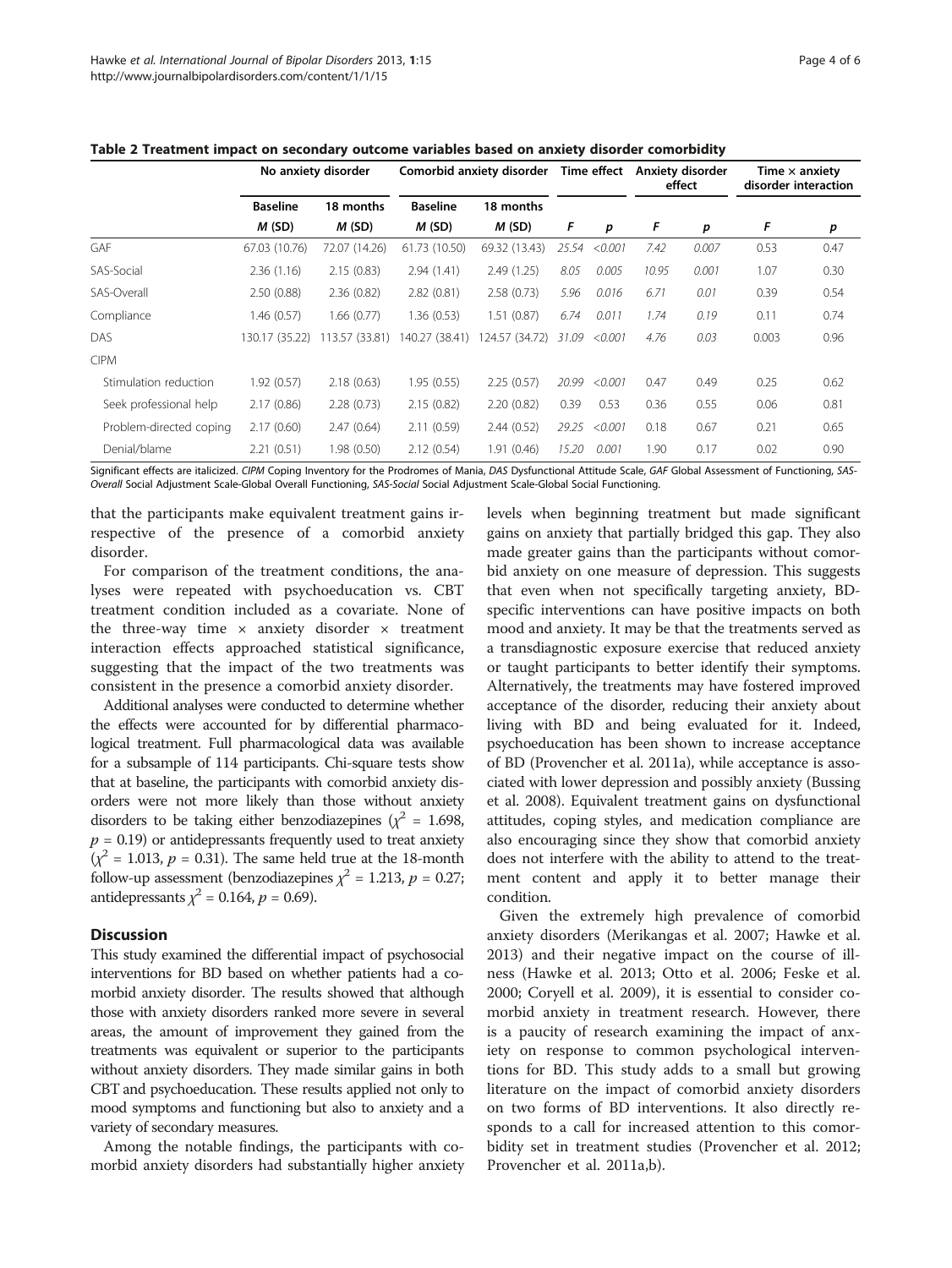Three main approaches to the psychological treatment of the bipolar-anxiety comorbidity set have been proposed: (1) integrated, where anxiety-focused techniques are built into a BD-focused treatment; (2) sequential, where the BD and the anxiety disorder are targeted separately with disorder-specific interventions; and (3) modular, where anxiety modules are inserted into a standard BD treatment. Given that the impacts of the psychosocial interventions in the current study were equivalent irrespective of anxiety disorder status, this study provides partial support for the relevance of the sequential approach when interpreted in conjunction with promising trials of psychotherapy for comorbid anxiety (e.g., Mueser et al. [2004](#page-5-0); Thienot et al. [2013\)](#page-5-0).

Several studies have suggested that CBT-type interventions might be particularly promising for comorbid anxiety disorders (Provencher et al. [2011a,b](#page-5-0)). For bipolar disorder, a randomized controlled trial of CBT for BD found that CBT was ineffective for patients with a more severe, chronic course of illness (Scott et al. [2006](#page-5-0)). Although that study did not specifically consider anxiety disorders as a severity factor, many studies have demonstrated that the course of illness is more severe in the presence of a comorbid anxiety disorder (e.g., Hawke et al. [2013](#page-5-0); Freeman et al. [2002](#page-5-0)). Based on those findings, the efficacy of CBT might be expected to be minimal in the presence of a comorbid anxiety disorder. However, this is not the case in the current study. Although the treatment gains did not completely bridge the gap between the two groups on all measures, the magnitude of the gains was significant and substantial. Given equivalent or superior treatment gains, combined with significant improvements in anxiety symptoms, CBT and psychoeducation might be effectively combined sequentially with anxiety-focused CBT-type interventions to produce robust dual impacts. Alternatively, more specific anxiety modules might be integrated into these treatments to enhance impacts on anxiety.

Unfortunately, the combined and relative impact of each sequential treatment component cannot be evaluated within the framework of this study. Integrative research is required to examine the efficacy and optimal order of sequentially administered BD-specific and anxiety-specific interventions. Also remaining to be examined is the additional benefit gained by adding anxiety modules to existing treatments, as well as the differential impact of sequential, integrated and modular treatment approaches. Additional avenues for exploration include the mechanism by which these interventions produce reductions in anxiety symptoms and the differential impact on the various anxiety disorders.

Study limitations include the absence of a comparative treatment specifically targeting the comorbid anxiety disorder and a lack of anxiety-specific and anxiety disorder-specific measures to assess the impact on the anxiety disorder. Similarly, the sample sizes were insufficient to examine the specific impacts on the different anxiety disorders. However, the increasingly common use of transdiagnostic conceptualizations of and treatments for anxiety disorders justifies the analyses of all anxiety disorders combined (Norton and Philipp [2008](#page-5-0)). An additional limitation is that the recruitment took place primarily in academic medical centers; therefore, the results may not be fully generalizable to patients in the community.

### Conclusion

In conclusion, this study shows that individuals with comorbid anxiety disorders can make substantial gains from CBT and psychoeducation targeting BD, including reductions in anxiety symptoms. Furthermore, the gains they make in functioning, compliance, attitudes, and coping styles are equivalent to those of patients without comorbid anxiety disorders. The presence of a comorbid anxiety disorder should not be considered a deterrent to offering a patient BD-focused CBT or psychoeducation.

## **Endnote**

<sup>a</sup>The percentages do not sum to 100% due to anxiety comorbidities.

#### Abbreviations

BD: Bipolar disorder; CARSM: Clinician-administered rating scale for mania; CBT: Cognitive-behavioral therapy; CIPM: Coping inventory for the prodromes of mania; DAS: Dysfunctional attitude scale; GAF: Global assessment of functioning; HAMD: Hamilton rating scale for depression; LIFE: Longitudinal interval follow-up evaluation; SAS: Social adjustment scale.

#### Competing interests

The authors declare that they have no competing interests.

#### Authors' contributions

LDH analyzed the data and drafted the manuscript. W contributed to the data collection and analysis, and revised the manuscript. SVP conceived of, designed, and conducted the randomized controlled trial, and revised the manuscript. All authors read and approved the final manuscript.

#### Acknowledgements

We would like to thank all those who supported the research at the treatment sites, as well as our research participants. The study was financially supported by grants from the Canadian Institutes for Health Research (MCT 55404) and the Stanley Medical Research Institute (01–153).

#### Disclaimer

Neither funding body had any input into the design or conduct of the study; collection, management, analysis, or interpretation of the data; or preparation, review, or approval of the manuscript.

#### Author details

<sup>1</sup>Université de Saint-Boniface, Suite 2237, 200 Cathedral Avenue, Winnipeg Manitoba R2H 0H7, Canada. <sup>2</sup>York University, Toronto, Canada. <sup>3</sup>Adler International Learning, Toronto, Canada. <sup>4</sup>University Health Network, Toronto Canada. <sup>5</sup>University of Toronto, Toronto, Canada.

#### Received: 18 June 2013 Accepted: 5 August 2013 Published: 2 September 2013